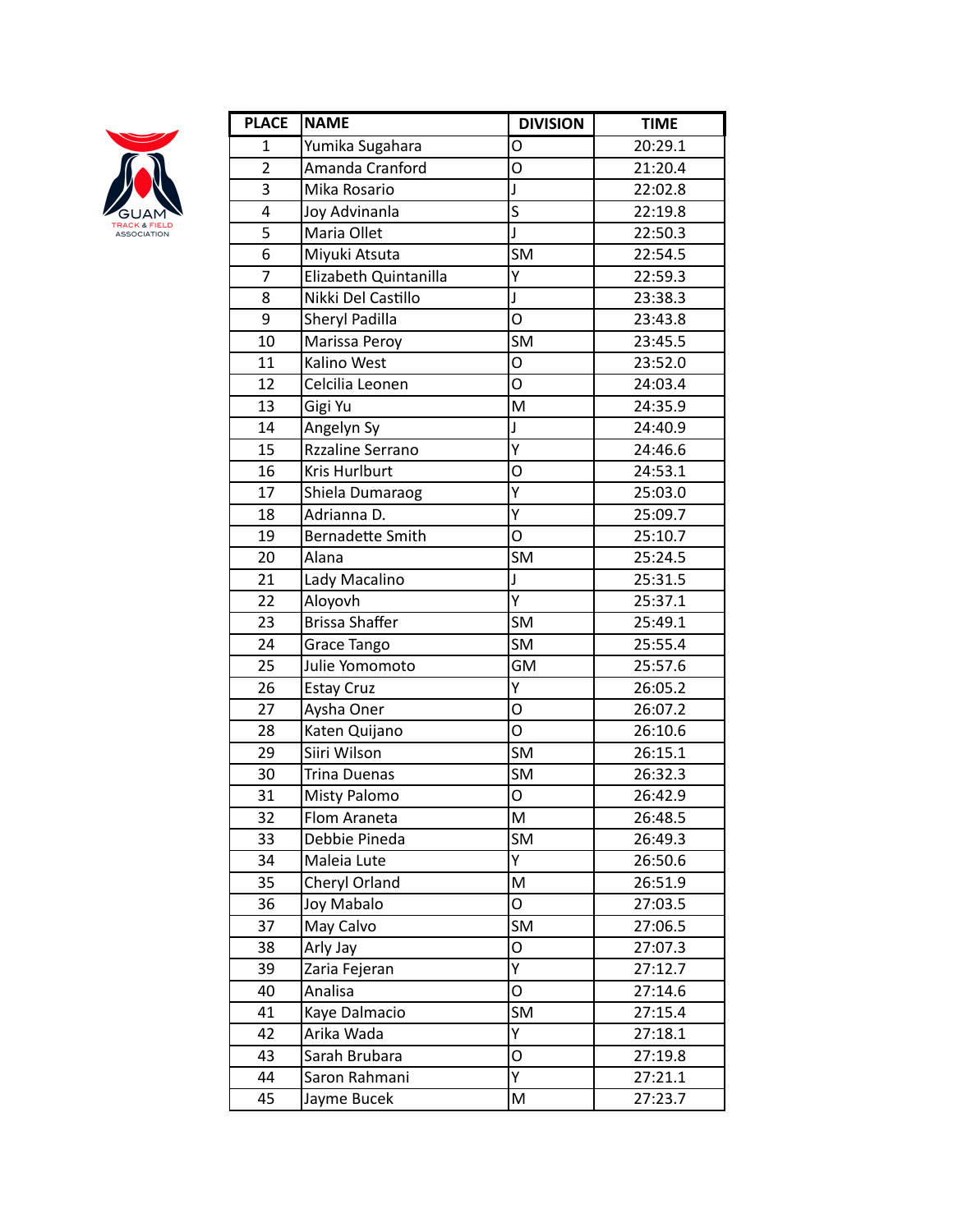| 46 | Dayalani Calma      | Υ                                 | 27:26.8 |
|----|---------------------|-----------------------------------|---------|
| 47 | Amya Mendiola       | O                                 | 27:27.8 |
| 48 | <b>Kit Casin</b>    | О                                 | 27:30.2 |
| 49 | Renee Pfister       | O                                 | 27:45.1 |
| 50 | Liz Casa            | O                                 | 27:54.4 |
| 51 | Jesse Booth         | <b>SM</b>                         | 28:00.0 |
| 52 | C. Malalis          | <b>SM</b>                         | 28:16.3 |
| 53 | Kim Colip           | O                                 | 28:20.6 |
| 54 | Vivian Pareja       | O                                 | 28:29.3 |
| 55 | Izzy                | SM                                | 28:37.1 |
| 56 | Manami Eguchi       | SM                                | 28:37.9 |
| 57 | julie Cruz          | $\overline{\mathsf{s}}$           | 28:42.5 |
| 58 | R. Magalhaes        | $\overline{\mathsf{S}}\mathsf{M}$ | 28:47.3 |
| 59 | Gemma Jose          | M                                 | 28:48.3 |
| 60 | Dausha Magalhaes    | $\overline{O}$                    | 28:55.0 |
| 61 | Eve Aggabao         | M                                 | 28:58.5 |
| 62 | ctsantos            | M                                 | 29:00.9 |
| 63 | jessica pangelinen  | M                                 | 29:08.6 |
| 64 | Sarah Wentykey      | M                                 | 29:11.9 |
| 65 | Sandra Q Perez      | M                                 | 29:14.6 |
| 66 | Theresa             | $\overline{\mathsf{S}}\mathsf{M}$ | 29:17.8 |
| 67 | Sharon Villa        | <b>SM</b>                         | 29:18.8 |
| 68 | Lajaiah Hines       | SM                                | 29:20.8 |
| 69 | faesha Manibusan    | O                                 | 29:24.0 |
| 70 | Lourdes Quenqa      | Ý                                 | 29:24.8 |
| 71 | Carolyn Fiqq        | SM                                | 29:27.3 |
| 72 | Liliana             | Ý                                 | 29:36.9 |
| 73 | Winnie Shaiarai     | <b>SM</b>                         | 29:44.3 |
| 74 | Sheila King         | Y                                 | 29:56.1 |
| 75 | Ceeara Perez        | Y                                 | 30:07.1 |
| 76 | J.blas              | SM                                | 30:08.0 |
| 77 | Olgo Vanhouzen      | <b>SM</b>                         | 30:15.2 |
| 78 | Kristan Lloyd       | Υ                                 | 30:20.6 |
| 79 | Ailean Jaleo        | $\overline{\text{SM}}$            | 30:24.3 |
| 80 | No Name             | Υ                                 | 30:32.7 |
| 81 | Anderiah y          | 0                                 | 30:39.0 |
| 82 | Desi Reyes          | O                                 | 30:49.3 |
| 83 | Erica Opens         | <b>SM</b>                         | 31:00.4 |
| 84 | Levana Tarlie       | J                                 | 31:04.0 |
| 85 | <b>Dominic Flas</b> | O                                 | 31:06.8 |
| 86 | Brianna Delgado     | J                                 | 31:07.9 |
| 87 | Micheal catahay     | 0                                 | 31:08.7 |
| 88 | Jenna han           | Y                                 | 31:09.6 |
| 89 | Molly Carnhan       | O                                 | 31:15.2 |
| 90 | Zoe provido         | Υ                                 | 31:17.4 |
| 91 | Flor Jordan         | J                                 | 31:27.1 |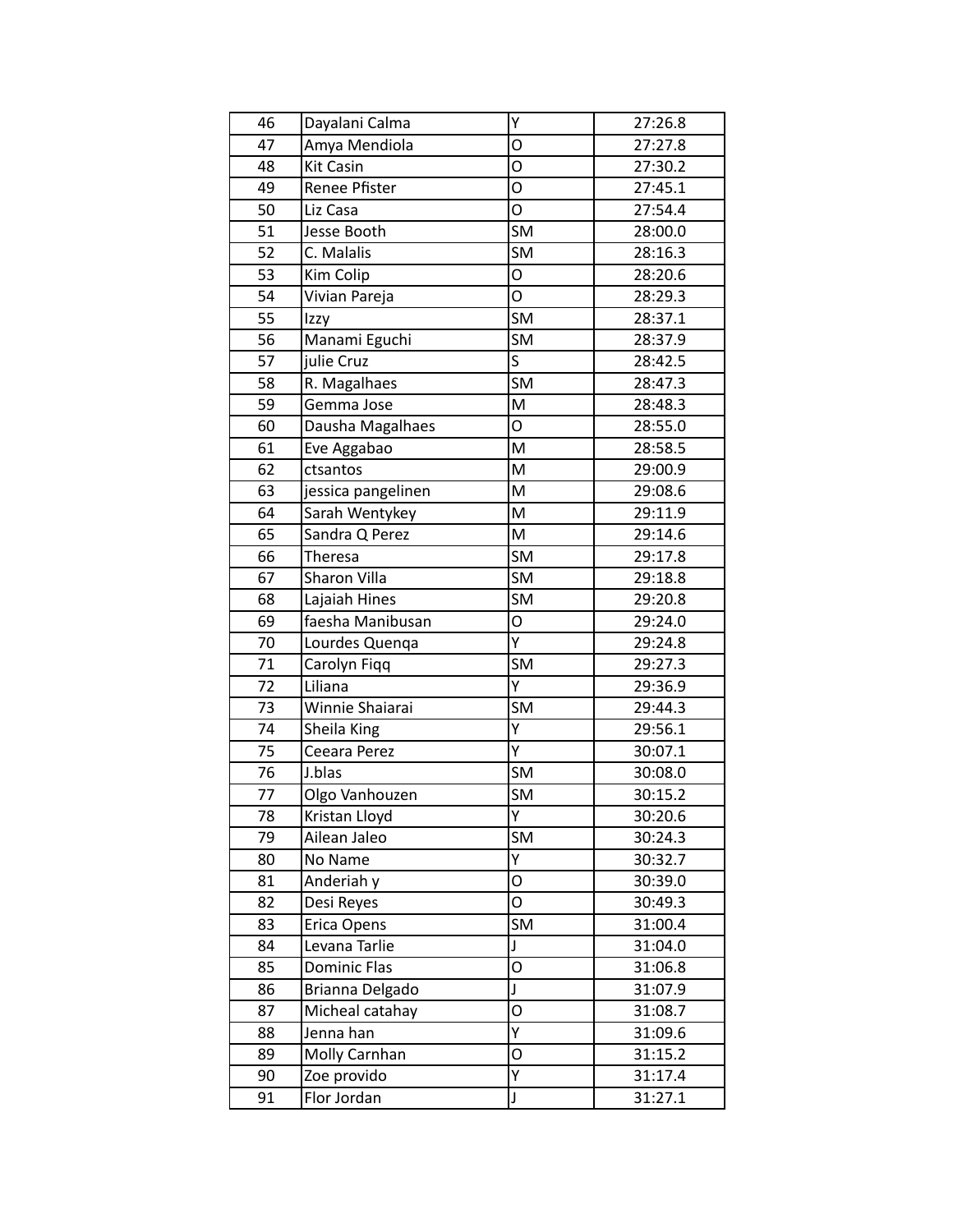| 92  | Petra                  | SM                                | 31:28.6 |
|-----|------------------------|-----------------------------------|---------|
| 93  | No Name                | Ý                                 | 31:32.1 |
| 94  | Mirrian Collera        | M                                 | 31:34.5 |
| 95  | Christina Esponilla    | O                                 | 31:35.4 |
| 96  | Junelyn Hautea         | O                                 | 31:38.8 |
| 97  | Tamiko Yomahao         | M                                 | 31:44.2 |
| 98  | <b>Eleanor Minor</b>   | <b>SM</b>                         | 31:48.8 |
| 99  | Helkie                 | <b>SM</b>                         | 31:49.7 |
| 100 | No Name                | $\overline{Y}$                    | 31:50.6 |
| 101 | <b>Grace Murphy</b>    | $\overline{s}$                    | 31:51.8 |
| 102 | <b>Franz Frazeline</b> | J                                 | 31:58.7 |
| 103 | Ivy Magno              | $\overline{\mathsf{o}}$           | 32:02.1 |
| 104 | Cynthia Toves          | <b>SM</b>                         | 32:08.7 |
| 105 | Destiny manzones       | O                                 | 32:15.1 |
| 106 | Maya Calma             | Ÿ                                 | 32:17.9 |
| 107 | Rita K                 | $\overline{Y}$                    | 32:20.9 |
| 108 | rachel Dougles         | SM                                | 32:23.8 |
| 109 | minnelle Sablan        | M                                 | 32:28.9 |
| 110 | Victoria Quichocho     | Y                                 | 32:32.6 |
| 111 | Megan reding           | O                                 | 32:34.4 |
| 112 | rene logie             | $\overline{\mathsf{S}}\mathsf{M}$ | 32:41.6 |
| 113 | Amanda Puleo           | SM                                | 32:44.6 |
| 114 | Audrey Tosana          | M                                 | 32:47.4 |
| 115 | Leisha salville        | J                                 | 32:57.8 |
| 116 | Loraine ballete        | O                                 | 32:58.7 |
| 117 | Sharon Pangelinan      | SM                                | 33:01.6 |
| 118 | Christina A            | O                                 | 33:03.0 |
| 119 | Joyce shang            | SM                                | 33:03.7 |
| 120 | Fwelbachel             | SM                                | 33:06.9 |
| 121 | kelly s                | $\overline{\text{SM}}$            | 33:11.9 |
| 122 | Apple Guerrero         | $\overline{\mathsf{s}}$           | 33:13.0 |
| 123 | Sarah Cruz             | J                                 | 33:16.6 |
| 124 | kamryn Mafnas          | J                                 | 33:20.2 |
| 125 | Lc                     | M                                 | 33:23.3 |
| 126 | Leona Blas             | SM                                | 33:24.5 |
| 127 | Madison E              | 0                                 | 33:25.7 |
| 128 | Coleen <sub>T</sub>    | O                                 | 33:33.1 |
| 129 | Andreia myers          | O                                 | 33:35.6 |
| 130 | Alexia Diego           | Y                                 | 33:42.9 |
| 131 | Alex Benevente         | O                                 | 33:45.1 |
| 132 | No Name                | $\overline{Y}$                    | 33:46.8 |
| 133 | Juanita Tajanao        | S                                 | 33:50.8 |
| 134 | Auila J                | O                                 | 33:54.7 |
| 135 | Mindi Santos           | SM                                | 33:55.5 |
| 136 | Christine M            | M                                 | 33:56.4 |
| 137 | Heidi Aguon            | Y                                 | 33:57.5 |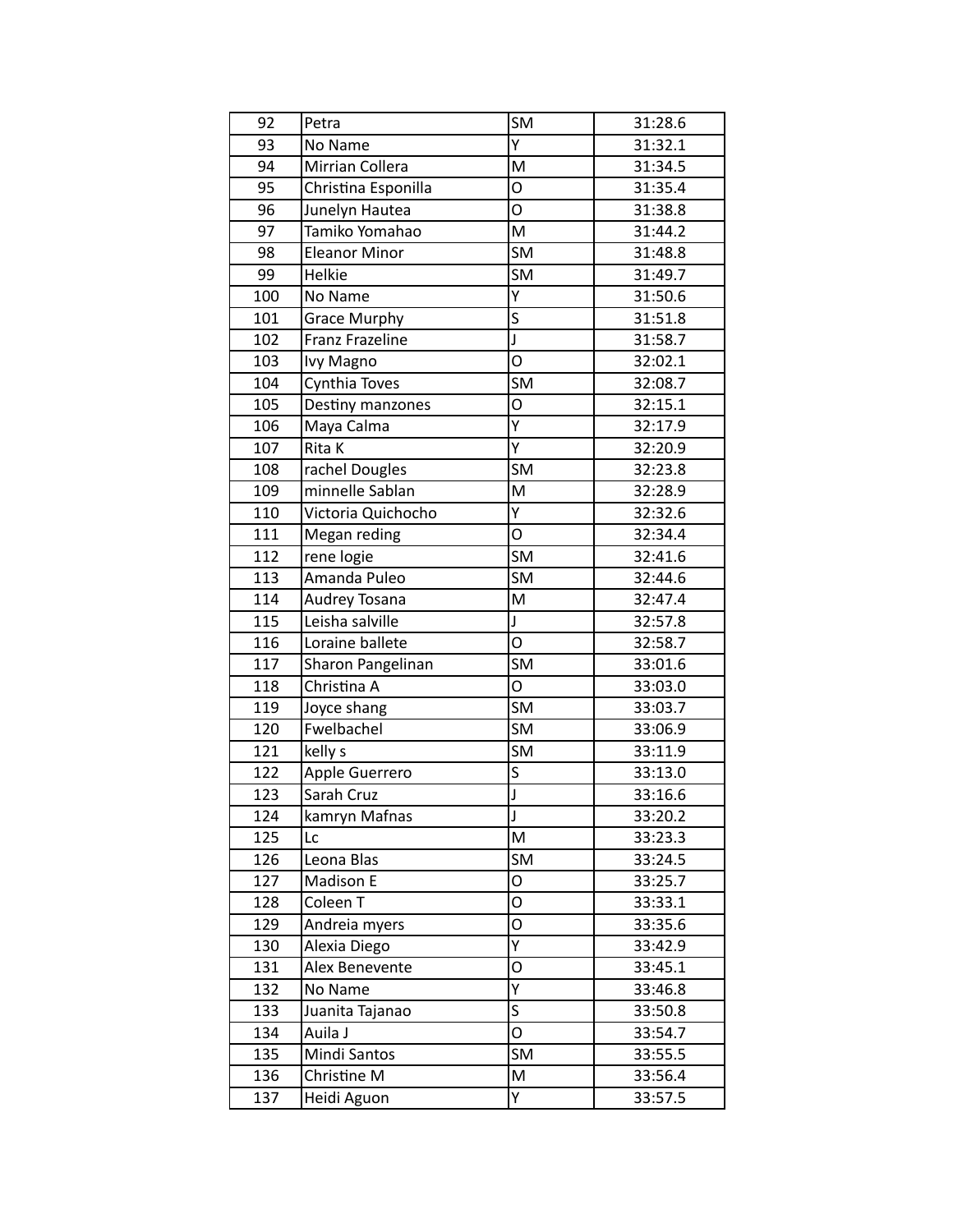| 138 | Jenny castro           | O                                 | 33:59.5 |
|-----|------------------------|-----------------------------------|---------|
| 139 | Dioblougles o          | O                                 | 34:04.7 |
| 140 | Jelvi Rivera           | J                                 | 34:05.6 |
| 141 | Mellissa lujan         | M                                 | 34:08.3 |
| 142 | <b>Crystal Glaster</b> | SM                                | 34:12.2 |
| 143 | Dhiamma L              | O                                 | 34:13.0 |
| 144 | Jennifer Barber        | <b>SM</b>                         | 34:13.9 |
| 145 | Jennifer Bunagat       | SM                                | 34:22.7 |
| 146 | Sharleen Camacho       | M                                 | 34:23.8 |
| 147 | Joyce Cerbo            | M                                 | 34:25.6 |
| 148 | Joleen Camacho         | SM                                | 34:27.7 |
| 149 | Reminza                | $\overline{\mathsf{S}}\mathsf{M}$ | 34:28.5 |
| 150 | A Torrengano           | SM                                | 34:29.3 |
| 151 | Czara                  | M                                 | 34:30.0 |
| 152 | N.Agiono               | <b>SM</b>                         | 34:30.8 |
| 153 | Verrah                 | J                                 | 34:32.2 |
| 154 | Cathy Cruz             | Υ                                 | 34:34.3 |
| 155 | Irene A                | SM                                | 34:35.3 |
| 156 | Pauline M              | J                                 | 34:41.6 |
| 157 | Jackie H               | Υ                                 | 34:53.4 |
| 158 | mellissa Roberts       | $\overline{\mathsf{S}}\mathsf{M}$ | 34:57.0 |
| 159 | <b>Mellissa Mafnas</b> | SM                                | 35:01.9 |
| 160 | amber 26               | O                                 | 35:03.2 |
| 161 | Heylis Rivera          | Y                                 | 35:08.8 |
| 162 | Leodith                | O                                 | 35:14.1 |
| 163 | Matrbviua po           | O                                 | 35:21.8 |
| 164 | Naomi                  | $\overline{\mathsf{S}}\mathsf{M}$ | 35:22.9 |
| 165 | Rodh                   | SM                                | 35:27.8 |
| 166 | Michelle f             | O                                 | 35:29.1 |
| 167 | Christina Seith        | Ÿ                                 | 35:35.2 |
| 168 | Elaine Q               | M                                 | 35:41.8 |
| 169 | Lum                    | Υ                                 | 35:42.8 |
| 170 | Lian NO                | J                                 | 35:44.3 |
| 171 | Norna                  | M                                 | 35:45.7 |
| 172 | Loren                  | 0                                 | 35:50.8 |
| 173 | No Name                | Y                                 | 36:00.3 |
| 174 | Jakelyn                | Ý                                 | 36:05.3 |
| 175 | Debbie Pineda          | SM                                | 36:09.8 |
| 176 | tebellie               | SM                                | 36:18.3 |
| 177 | nelve                  | Y                                 | 36:19.2 |
| 178 | Angie                  | SM                                | 36:20.9 |
| 179 | Jen                    | SM                                | 36:25.0 |
| 180 | Jaan                   | SM                                | 36:26.5 |
| 181 | MA                     | Υ                                 | 36:28.0 |
| 182 | Julie Powell           | SM                                | 36:29.4 |
| 183 | Lina S                 | O                                 | 36:34.6 |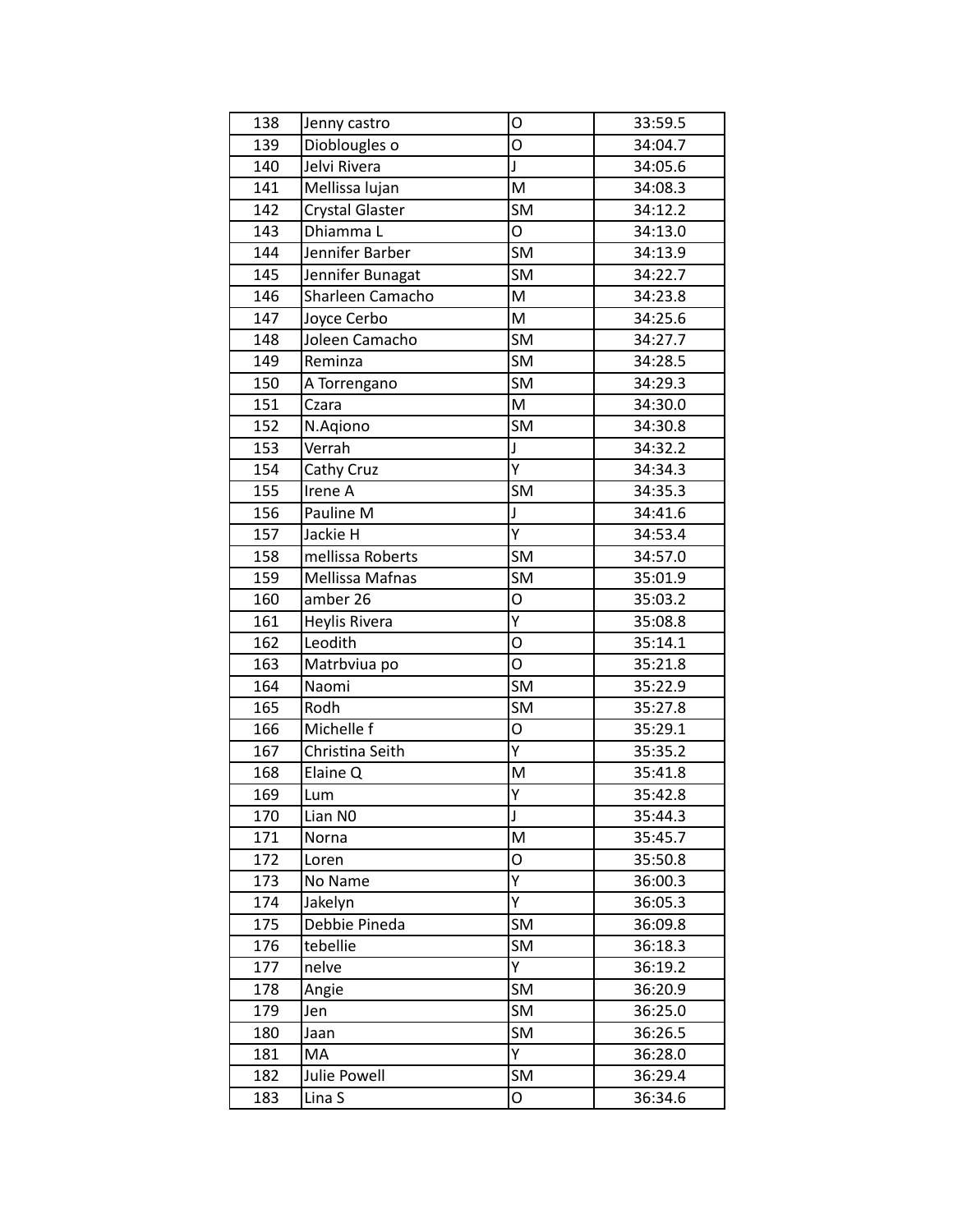| 184 | Vera Belevhi          | SM                      | 36:39.3 |
|-----|-----------------------|-------------------------|---------|
| 185 | Annie Ananas          | M                       | 36:40.3 |
| 186 | Jenni F               | <b>SM</b>               | 36:48.6 |
| 187 | Kisha Q               | SM                      | 36:51.3 |
| 188 | Jamie PINson          | O                       | 36:59.9 |
| 189 | kim                   | $\mathsf{J}$            | 37:04.4 |
| 190 | Nathaniel P           | <b>SM</b>               | 37:08.9 |
| 191 | Julia M               | Manamko                 | 37:20.1 |
| 192 | Angie D               | GM                      | 37:21.0 |
| 193 | Melony                | О                       | 37:30.6 |
| 194 | Jenny D toves         | S                       | 37:40.5 |
| 195 | No Name               | $\overline{\mathsf{Y}}$ | 37:42.5 |
| 196 | Rizza G               | O                       | 37:43.3 |
| 197 | Sara Dimla            | O                       | 37:44.1 |
| 198 | Jadice D              | Ÿ                       | 37:56.9 |
| 199 | Arlene Griva          | $\overline{\mathsf{s}}$ | 38:06.6 |
| 200 | Sunny Bryne           | SM                      | 38:08.7 |
| 201 | Emma maclino          | M                       | 38:15.0 |
| 202 | Emma Rey              | SM                      | 38:20.7 |
| 203 | Chasity Tenorio       | Y                       | 38:31.1 |
| 204 | <b>Bella Minor</b>    | M                       | 38:32.5 |
| 205 | Havaka Yamasaki       | SM                      | 38:55.4 |
| 206 | Lisa B                | Ÿ                       | 38:58.8 |
| 207 | Amie David            | O                       | 39:08.5 |
| 208 | Kinanile Taisague     | J                       | 39:31.3 |
| 209 | Kristen Saralo        | O                       | 39:38.1 |
| 210 | <b>Bernice T</b>      | Υ                       | 39:41.4 |
| 211 | <b>Suranne Bells</b>  | $\overline{\mathsf{s}}$ | 39:42.8 |
| 212 | Daneille Concepcion   | O                       | 39:44.7 |
| 213 | Kamaile Long          | O                       | 39:48.3 |
| 214 | <b>Rossallar Awsn</b> | $\overline{\mathsf{s}}$ | 39:54.5 |
| 215 | Erna M                | Y                       | 40:13.9 |
| 216 | Cassandra Camba       | Ο                       | 40:18.6 |
| 217 | Robin Brion           | M                       | 40:22.4 |
| 218 | K. Taitano            | SM                      | 40:26.2 |
| 219 | Raizel T. Yu          | Υ                       | 40:31.2 |
| 220 | Raven Spindel         | J                       | 40:32.1 |
| 221 | Camiah V.             | Ÿ                       | 40:34.9 |
| 222 | Rossane Iteertang     | O                       | 40:45.4 |
| 223 | No Name               | Y                       | 40:50.0 |
| 224 | Marana Angamaua       | M                       | 40:50.9 |
| 225 | Jennifer G            | Y                       | 40:51.8 |
| 226 | Shania Agoun          | J                       | 40:53.2 |
| 227 | Lorgie Garrio         | SM                      | 40:58.5 |
| 228 | S Brennan             | S                       | 41:08.2 |
| 229 | Lisa Rudriquez        | Ý                       | 41:09.3 |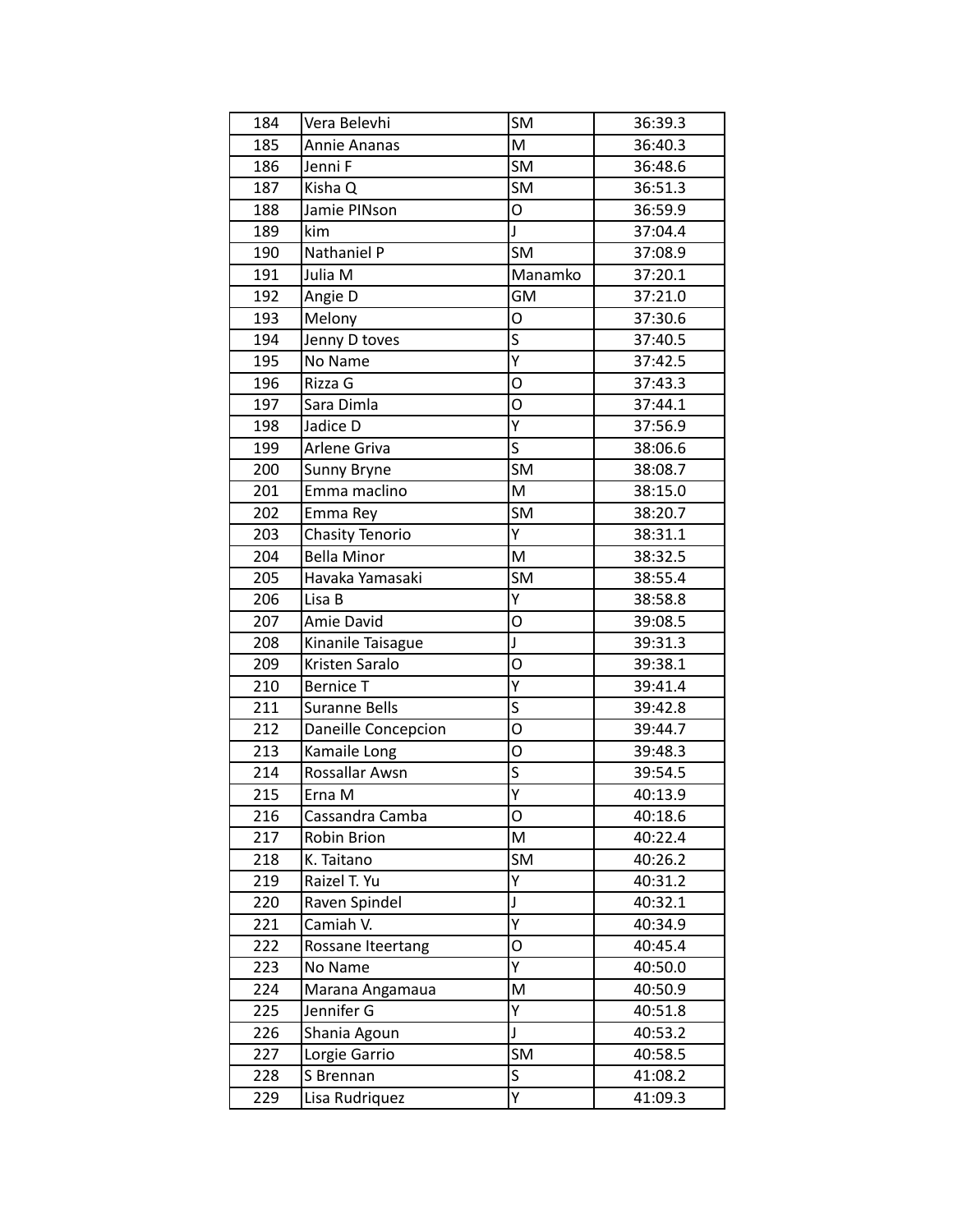| 230 | Ann Cruz               | Υ                       | 41:24.4 |
|-----|------------------------|-------------------------|---------|
| 231 | Katria Torres          | <b>SM</b>               | 41:26.3 |
| 232 | Essie Aquino           | M                       | 41:27.5 |
| 233 | Victora Pangelinan     | O                       | 41:50.1 |
| 234 | liz Quenga             | M                       | 41:51.4 |
| 235 | Lila Moylan Bennette   | Ÿ                       | 41:56.0 |
| 236 | N.Comacho              | M                       | 41:57.3 |
| 237 | <b>B</b> valencix      | M                       | 42:03.2 |
| 238 | Gerryline Parodis      | <b>SM</b>               | 42:06.0 |
| 239 | Jingjing Zheng         | O                       | 42:16.9 |
| 240 | Teresa Quitano         | M                       | 42:37.3 |
| 241 | Pat Cruz               | $\overline{\mathsf{s}}$ | 42:39.3 |
| 242 | Lena Valenzel          | <b>SM</b>               | 42:41.1 |
| 243 | Jheanna Datwin         | J                       | 42:44.5 |
| 244 | No Name                | $\overline{Y}$          | 42:47.7 |
| 245 | Gretchen               | O                       | 42:54.5 |
| 246 | Jovie                  | O                       | 42:57.9 |
| 247 | Powlne Taitngeong      | M                       | 43:02.9 |
| 248 | Supergirl              | Υ                       | 43:04.5 |
| 249 | <b>Brandie Wittoot</b> | O                       | 43:05.7 |
| 250 | Jelive                 | O                       | 43:21.8 |
| 251 | Flo R                  | $\overline{Y}$          | 43:29.1 |
| 252 | Lisa Mafnas            | Υ                       | 43:30.0 |
| 253 | Rebecca Keske          | <b>SM</b>               | 43:35.1 |
| 254 | Mary QuengaTelrg       | S                       | 43:39.7 |
| 255 | <b>Irene Cruz</b>      | S                       | 43:47.0 |
| 256 | Pam Castiwa            | O                       | 43:54.7 |
| 257 | No Name                | $\overline{Y}$          | 43:56.6 |
| 258 | Arevalo                | S                       | 44:02.0 |
| 259 | Roatale Reyes          | $\overline{\text{SM}}$  | 44:19.5 |
| 260 | Doryver Dizon          | O                       | 44:20.4 |
| 261 | Yirgir Macapagal       | M                       | 44:24.0 |
| 262 | Kendra Harvey          | <b>SM</b>               | 44:29.5 |
| 263 | Stephonie Hanna        | O                       | 44:31.2 |
| 264 | No Name                | Υ                       | 44:42.6 |
| 265 | Barbara Pangelinna     | S                       | 44:46.2 |
| 266 | Julie Sugatan          | O                       | 44:47.5 |
| 267 | Akiko Kobayashi        | SM                      | 44:48.6 |
| 268 | Cemz. Maicia A.        | О                       | 44:54.1 |
| 269 | Josette Javelosa       | M                       | 44:56.9 |
| 270 | Laela Quintanilla      | 0                       | 44:59.1 |
| 271 | Kim Lagauo             | M                       | 45:00.7 |
| 272 | Naomi Benitiz          | Y                       | 45:01.6 |
| 273 | Rhoda Sison            | $\overline{Y}$          | 45:07.4 |
| 274 | JudtAnn M              | J                       | 45:45.2 |
| 275 | Angeline Macapagoll    | Υ                       | 45:53.4 |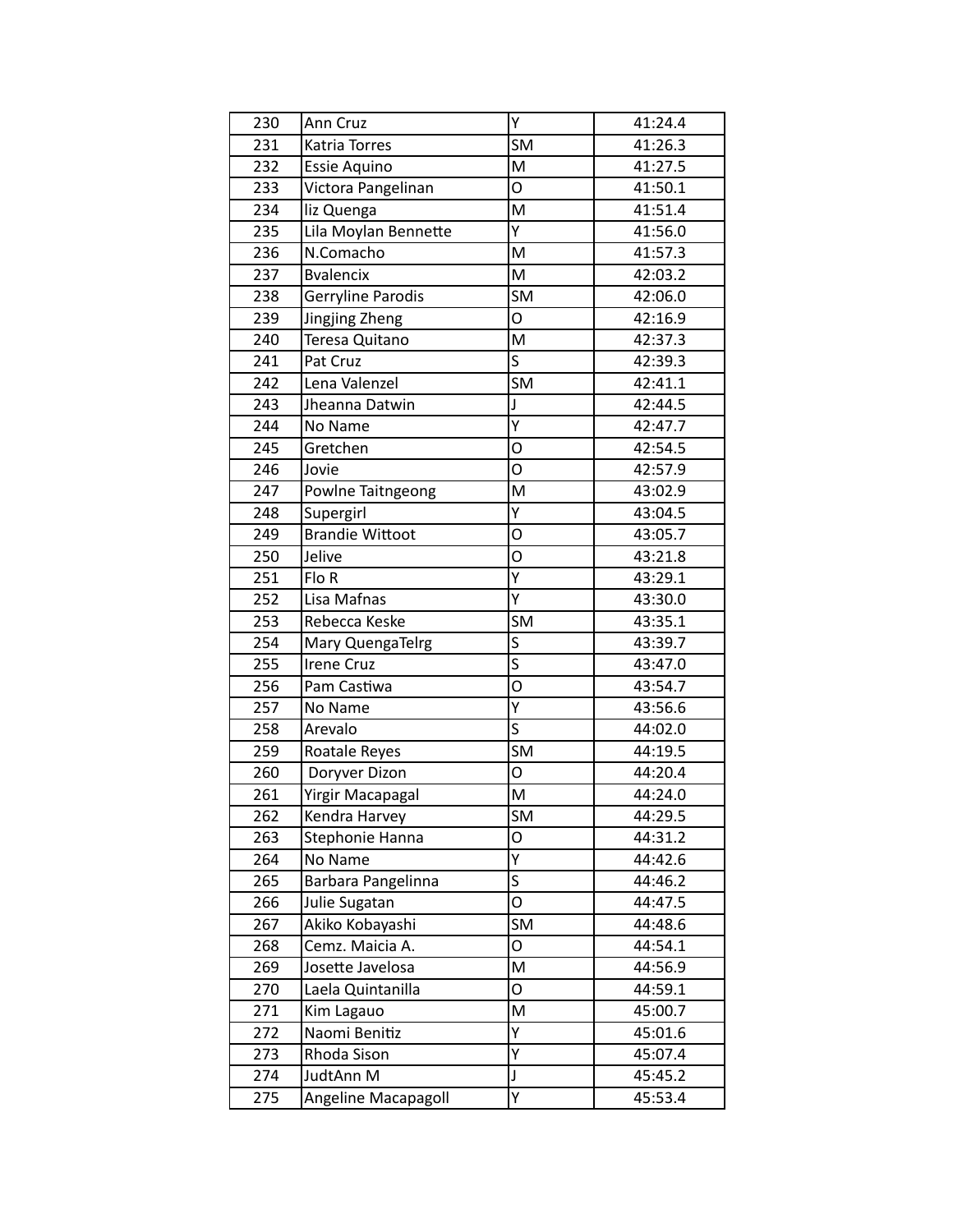| 276 | Stephanie Azarragan   | О                       | 45:56.9 |
|-----|-----------------------|-------------------------|---------|
| 277 | Nicole Tanatomeo      | O                       | 45:57.7 |
| 278 | Cassandra Aebersold   | O                       | 45:58.8 |
| 279 | Jocie Lomes           | SM                      | 46:00.0 |
| 280 | <b>Brittney Bella</b> | O                       | 46:01.1 |
| 281 | <b>Mylene Celis</b>   | <b>SM</b>               | 46:01.9 |
| 282 | Sanovyn Rettin        | O                       | 46:08.8 |
| 283 | Rose Hernandez        | <b>SM</b>               | 46:14.1 |
| 284 | Keiana                | Y                       | 46:27.6 |
| 285 | Cynthia Wasates       | SM                      | 46:29.3 |
| 286 | Divina Evaristo       | $\overline{\mathsf{s}}$ | 46:30.2 |
| 287 | Mhula Franacisco      | M                       | 46:41.2 |
| 288 | Pattarachit           | O                       | 46:49.8 |
| 289 | Maryann Wetmouth      | M                       | 46:53.0 |
| 290 | Michelle Martin       | O                       | 46:54.0 |
| 291 | Melissa Tover         | SM                      | 47:11.0 |
| 292 | Tahila L. White       | $\mathsf{J}$            | 47:18.5 |
| 293 | Delcie White          | <b>GM</b>               | 47:24.3 |
| 294 | Jocelyn Roden         | M                       | 47:26.3 |
| 295 | Dr.Candaso            | SM                      | 47:43.7 |
| 296 | Linda Skonia          | S                       | 48:13.3 |
| 297 | Jami Skorna           | $\overline{\text{SM}}$  | 48:14.9 |
| 298 | No Name               | Y                       | 48:31.4 |
| 299 | Lina de Guzaman       | M                       | 48:46.2 |
| 300 | Vangie Arizala        | M                       | 48:54.8 |
| 301 | Darlene Sanchez       | О                       | 49:41.2 |
| 302 | Janna Melsness        | S                       | 49:48.6 |
| 303 | Elani Facylol         | $\overline{\mathsf{s}}$ | 49:55.5 |
| 304 | Aja La Loson          | Ÿ                       | 50:07.6 |
| 305 | Edna Jasa             | $\overline{\mathsf{s}}$ | 50:57.3 |
| 306 | No Name               | Ÿ                       | 51:24.2 |
| 307 | Jesealyn Eria         | O                       | 51:51.0 |
| 308 | <b>Claine Danvers</b> | Υ                       | 52:01.2 |
| 309 |                       |                         |         |
|     | Lveglyn Ardon         | O                       | 52:02.4 |
| 310 | Zenie                 | S                       | 52:21.9 |
| 311 | Judith Cruz           | Υ                       | 52:22.9 |
| 312 | Ruth Rahmani          | Y                       | 52:35.9 |
| 313 | Robyn Catindig        | Υ                       | 54:00.8 |
| 314 | Evilyn                | Υ                       | 54:01.9 |
| 315 | Michelle Luzano       | O                       | 54:11.0 |
| 316 | Elizabeth Cena        | S                       | 54:54.8 |
| 317 | Sanblaben             | M                       | 54:55.6 |
| 318 | Kuma Shinohara        | Y                       | 55:31.6 |
| 319 | Tpnnie Guzman         | 0                       | 55:49.7 |
| 320 | Shaila                | SM                      | 56:15.1 |